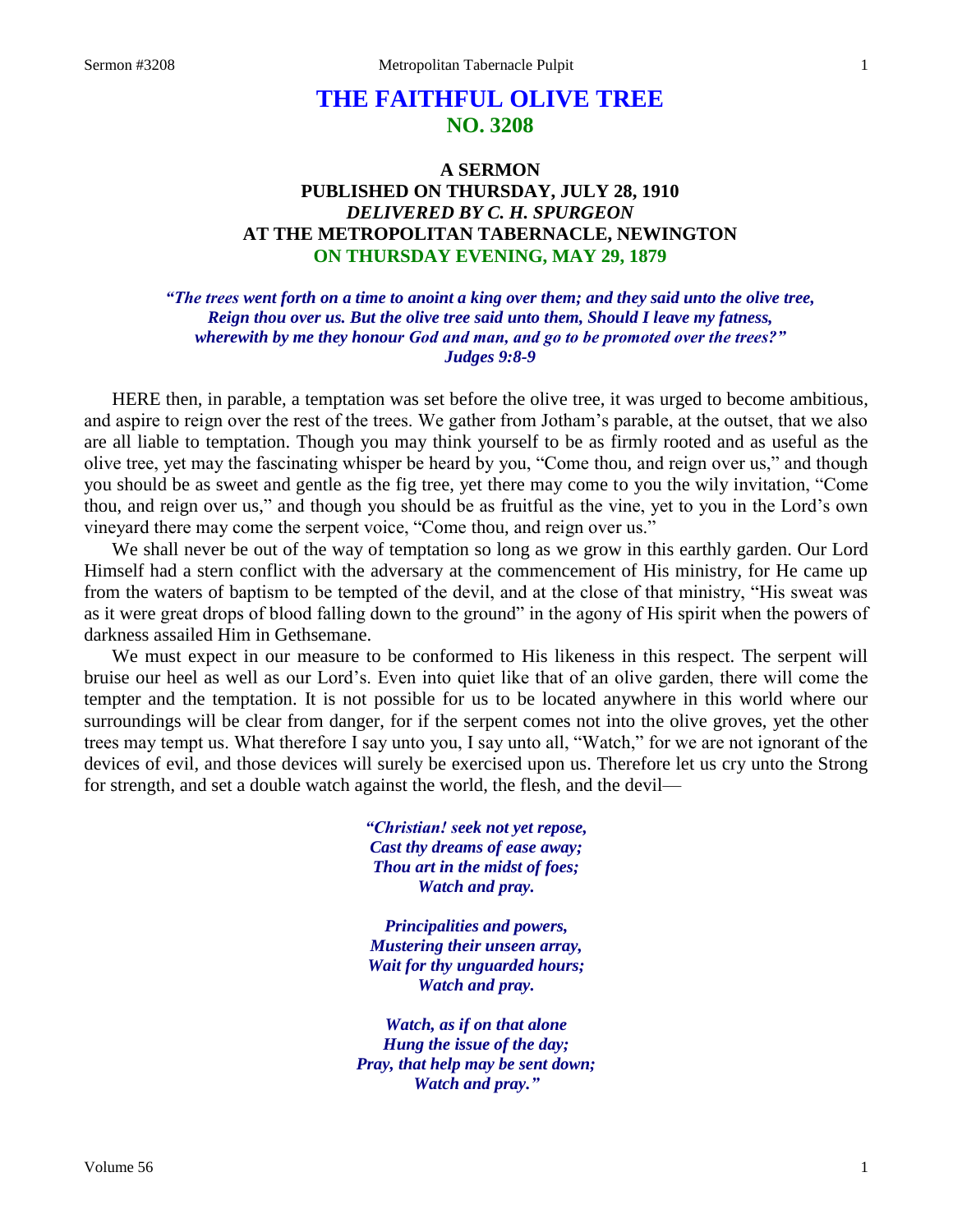Temptations frequently come in the form of very pleasing baits. Satan gilds the pill that he offers us. He very seldom presents to any of us a bare hook, though that may be done with those who become habituated in sin. It is almost a bare un-baited hook when persons continue in drunkenness after they have ruined their health and brought themselves to a beggar's rags. Satan hardly has to tempt them at all, for they go willingly after their idols, and dote upon them. But with God's own people, Satan generally takes care to bait his hook, and cover it so that it is scarcely seen.

In this parable, the temptation to the olive tree is a throne, a crown, a kingdom, a sovereignty over the trees. The trees of the field said unto the olive tree, "Reign thou over us." Now there is always a sort of glitter about a kingdom. There are few persons who can resist the fascinations of a diadem. To reign over the trees might seem even to the olive tree to be a very strong temptation—a brilliant offer indeed.

Take heed, dear friends, lest you be carried away by the deceitfulness of the pleasures, the profits, the honors which Satan puts in your way. When we are likely to be gainers by any proposal, we ought always to look well at it before deciding. When a day is too bright, we fear that it will finish with a thunderstorm, and when a man's prospects in life seem altogether extraordinary and excessive in their brilliance, he ought to pause awhile, and see where he is going.

We have always been taught that when there is very large interest to be had, there is something rotten about the security, and very great risk to those who invest in it, and it is just so in all things. Whenever there comes to you, all of a sudden, some very alluring offer, something very grand and very unusual, like this request, "Reign thou over us," then doubly be on your guard, for it is after this fashion that Satan baits his hook, and catches his fish. It is after this manner that he goes forth to hunt for his prey, and many have been entangled in the meshes of a golden net who seemed in other ways to have escaped the corruptions of the world.

Many, to obtain a higher wage, have left holy companionships, and sacred opportunities for hearing the Word and growing in grace. They have lost their Sabbaths, quitted a soul-feeding ministry, and fallen among worldlings, to their own sorrowful loss. Such persons are as foolish as the poor Indians who gave the Spaniards gold in exchange for paltry beads. Riches procured by impoverishing the soul are always a curse. To increase your business so that you cannot attend weeknight services is to become really poorer, to give up heavenly pleasure, and receive earthly cares in exchange, is a sorry sort of barter.

Let me call your attention to something rather singular about this parable. The trees represented in the parable were acting unwisely in desiring a king, for the trees which the Lord has planted need no king, and He had not set a king over them. He makes them to be full of sap, and waters them out of His treasure houses, and it is for the trees of the wood to sing before the Lord, and to clap their hands in His name. Let the trees of the wood rejoice before Him that made them.

But according to this parable or fable, they conspired together to deliver themselves from the theocracy—the government of God—and to come under the government of one of their own order. The trees desired a king, and so fitly pictured that fond desire of the Israelitish nation to have a king when God was their King, and they had no need of any other king. They were constantly crying, "Make us like the nations that are round about us, and set a king over us," but this desire for a king was a wrong desire altogether.

Yet notice that when the trees went to choose a king, they did it very wisely, their choice was an admirable one. They did not say to the spreading cedar, "Reign thou over us," nor to the pine with its odoriferous shade, "Reign thou over us," but they said to the fruitful olive, respectable in character, and in every way a right royal tree, "Reign thou over us." And when they were disappointed of the first election, they went to another worthy tree, the fig, and said to it, "Come thou, and reign over us." Then they went to the vine—that fruitful tree—and said to it, "Come thou, and reign over us," and they only went to the bramble when they were hard pushed, and feared that none of the trees would accept the candidature for royalty.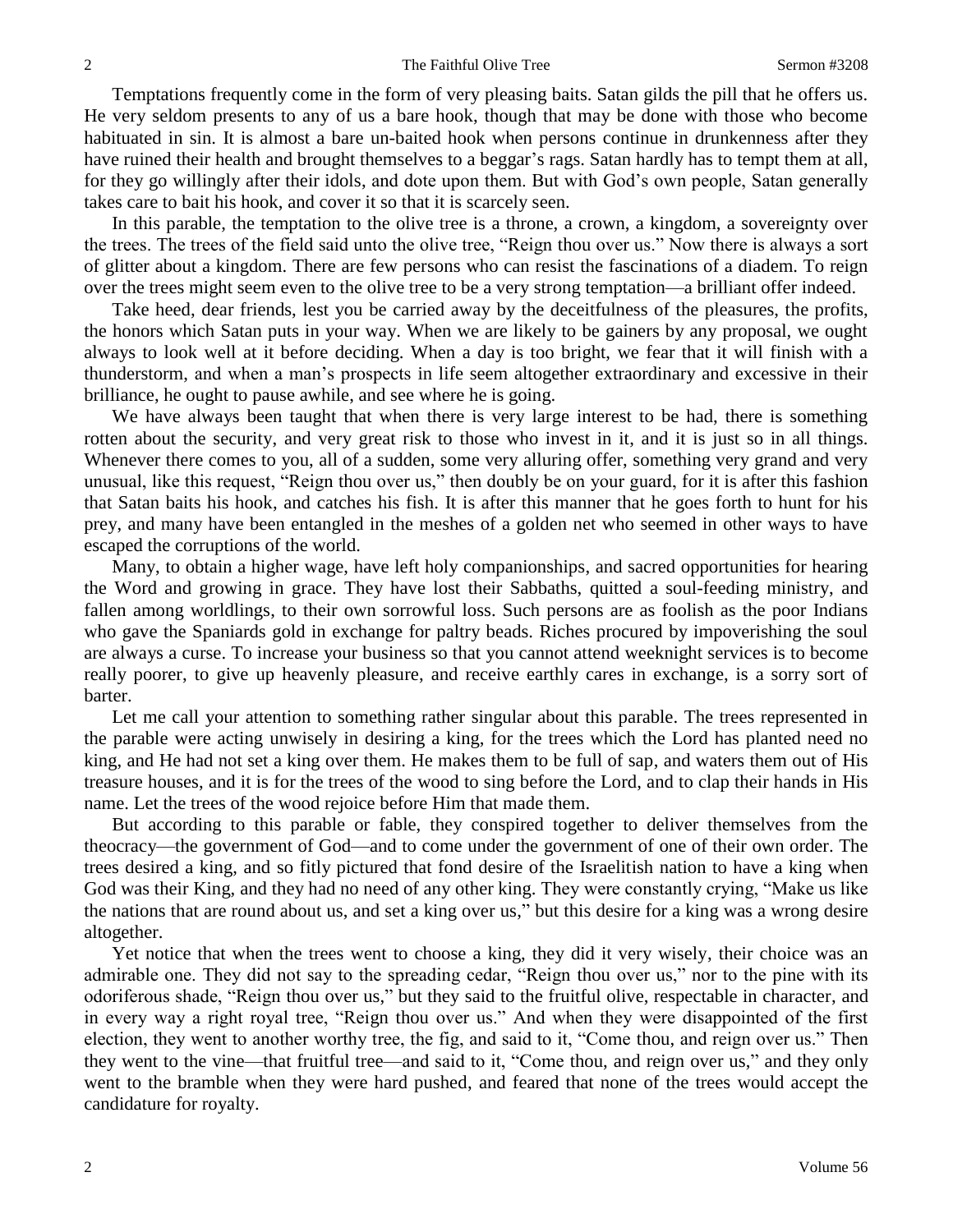### Sermon #3208 The Faithful Olive Tree 3

They made a good choice at first, and I have noticed that, even when men are themselves bad and foolish, they generally have sense enough left to pick out somebody better than themselves to be the instrument of their designs. How frequently have I seen an ungodly man act thus when looking out for a wife! She must be a Christian, he has sense enough to see her sterling worth, her solid character, her meekness and her gentleness, so he wants her as his wife. Often have I known that a man in business, albeit he despised religion, has wanted to have his confidential servant not simply a professor, but really a possessor of the grace of God.

This is one of the dangers to which Christian people are exposed. It is not because you are a bramble that you will be the first to be tempted to reign over the trees. They will not want the bramble just yet, they will come to that as the fourth in the list. But if you are the good olive tree, they will want you first, they will want you for a bad purpose because there is something about you that will make their purpose look respectable, and so you will serve their turn.

They will not care for the best part of you, that part for which your Lord cares most. That part they will openly despise and trample on one day, but just now, that is the charm to them, and they say to the olive tree, "Come thou, and reign over us." Be on your guard, some of our bankrupt companies would not have taken so many people in if they had not the names of certain men of repute as directors. Their power for evil lies there. We must have a king, contrary to God's will, so we must try to get the olive tree to reign over us if we possibly can so as to make our new kingdom seem respectable.

O believers, be on the watch! Take heed unto yourselves lest you enter into unholy alliances, or put yourselves into positions out of which you may be unable to escape, but may have to mourn to your dying day that you ever entered into that evil confederacy. You must say, "Our Master bids us come out from the world, and be separate from sinners." He bids Christians walk with Him, and be choice in their company, and not be unequally yoked together with unbelievers, for that would be dishonoring to God and ruinous to their souls.

You see, therefore, that this parable of Jotham can afford instruction to us, and I ask the Lord, while I further open it up, to give me the right word to all to whom it applies.

**I.** My first head is this, APPARENT PROMOTIONS ARE NOT TO BE SNATCHED AT HURRIEDLY.

"The trees once went forth on a time to anoint a king over them; and they said unto the olive tree, Reign thou over us. But"—there is a pause there. It was all very well for them to say to the olive, "Reign thou over us. Come at once. Do not give it a second thought, come along. You never had such a fine opportunity as this, here is a brilliant opening for you. Come and reign over us." "But the olive tree said to them, Should I leave my fatness, wherewith by me they honor God and man, and go to be promoted over the trees?" Notice how the olive speaks. It says, "Should I? You say, 'Come along,' but I answer, Should I? This is a matter that needs consideration. Ought it to be so? Would it be right? Is it wise? Is it prudent? Is it just? Is it God's will? *Should I?"*

I speak to younger and old this word of caution. Be not in a hurry to make changes. Hasten not to run into evil thinking it to be good, but always look before you leap. Stop a while, and ask, "Should I? Should I do this or that?" I meet constantly with persons who are in terrible trouble, and who I know came into that trouble, and will probably remain in that trouble for years—perhaps all their lives because they once, unthinkingly, did an act which they ought not to have done.

If they had only paused then, and asked, as the olive tree did, "Should I? Should I? Should I?" a few minutes spent in serious consideration, and especially in prayerful waiting upon God, would have kept their pathway smooth and themselves in peace. You have almost done a certain deed, but I beseech you to pull up now, and stop a minute, and say to yourself, "Should I do it?"

I will throw the emphasis on the letter I. The olive tree said, "Should *I?* Should *I?* I am not a bramble. The bramble may be king of the trees if he likes, it may be a question which the fig tree, or the cedar, or the vine, or the oak might entertain, but should *I?* Should *I* leave my fatness, and go to be promoted over the trees? Should *I* do this?"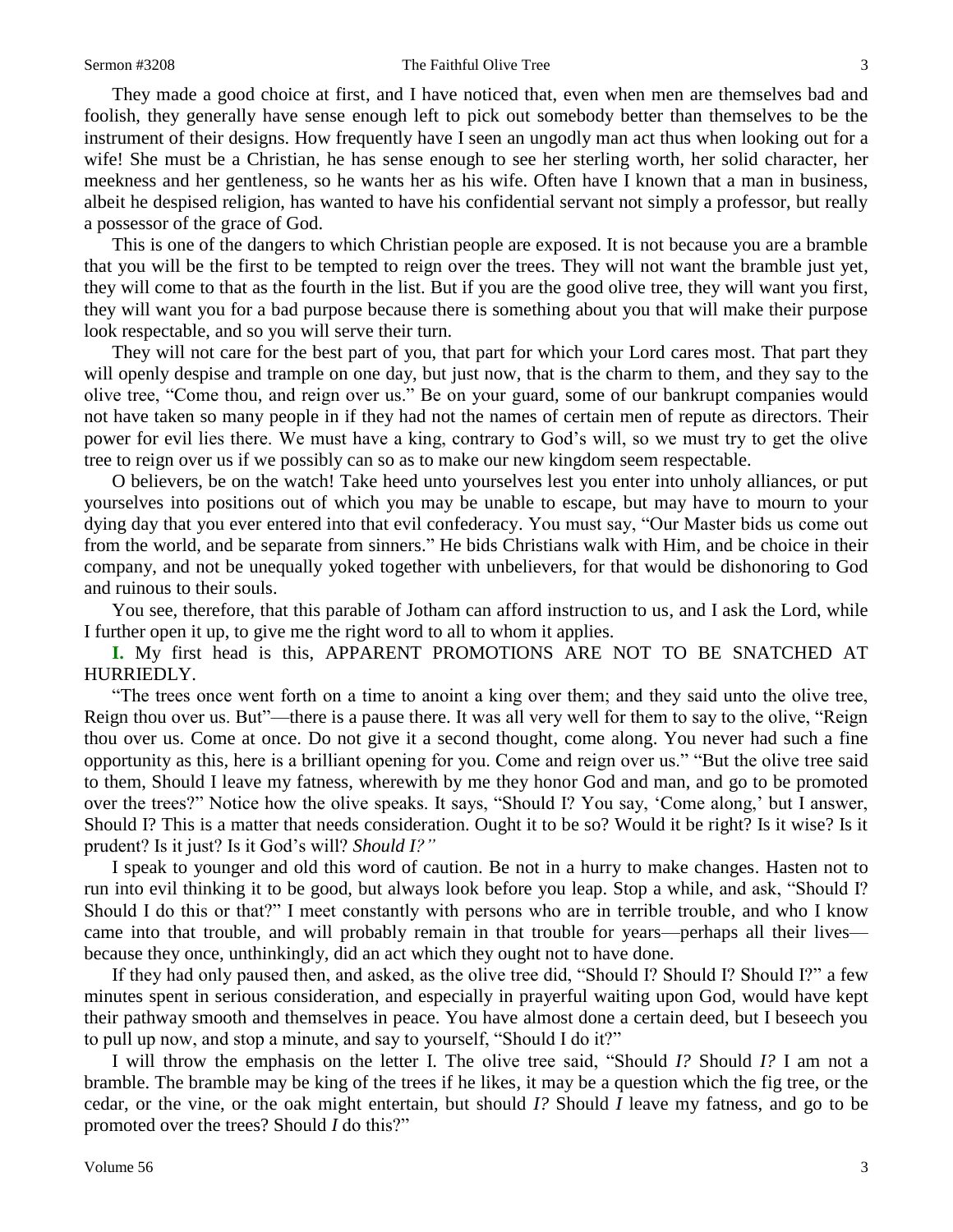Now, there are a thousand things which may be right in worldlings which are wrong in Christians. There is a very high law for all men, and I will not depreciate the true standard of common morality, but set it as high as it can be set, but over and above that there is a law of consecration, there is a rule, not merely of morality, but of something more—of holiness. There is a law of disinterestedness which is binding upon a Christian, which imposes upon him a restraint that causes him often to say, "I might do this if I were other than I am, but being what I am, I cannot do it."

When Nehemiah was governor of Judah, he had a right to take his daily portion, it was the proper provision for the governor's support, and all the previous governors had taken it, but Nehemiah said, "So did not I, because of the fear of God." It would have been quite right for Nehemiah to take it, but he would not take it because there was something better still which led him to say, "God will be somewhat compromised if I do this. These people are poor, so I will not impose a tax upon them. I will not take that which is lawfully mine." "All things," said Paul, "are lawful unto me, but all things are not expedient," and often, out of that blessed rule of loving expediency for the good of others and the glory of God, we may be made to keep back from things which we would allow in others but cannot allow in ourselves.

I invite any dear Christian friend here, who may be asked to take an important step—concerning which, if he were to consult a friend, he would certainly say, "Oh yes, that is a fine thing for you, do it," to put to himself the question, "Will it be, all round, the best thing that I can do for the glory of God? Should *I?* Should *I* do this?"

Sir Edward Cole, Chief Justice of England in the time of James I, was a man of noble spirit, and often incurred the displeasure of the king by his patriotism. On one occasion, when an unworthy attempt was made to influence his conduct, he replied, "When the case happens, I shall do that which shall be fit for a judge to do." Oh, that all Christians, in trying moments, would act as shall be fit for followers of Christ to do!

Sometimes the new course of life that may be proposed to us may seem very desirable. It was not a small thing for the olive tree to be asked to be king over the trees—to lord it over all the forests, to have loyal homage from oak, and cedar, and all the fruitful trees. It did seem an exceedingly desirable thing, yet the olive tree said, "Should I leave my fatness, and go to be promoted over the trees?"

So, dear friend, be not deceived by the glitter of prosperity, nor moved away from the steadfastness of your faith and your love to Christ by the appearance of something which looks to you exceedingly advantageous, but first stop where you are and ask yourself, "Should I?" For there is this fact to be considered. If this olive tree had taken the kingdom, it would have involved many cares and troubles. In the original, the word runs as though it might be translated thus, "Should I leave my fatness, to go up and down among the trees?"

You know that a king, when he takes a kingdom, has much work to do. He has to watch over his subjects, and to visit different parts of his dominions, he cannot keep still and be quiet. So this olive tree says, "I have stood here for centuries, and many have enjoyed my fatness, but if I become a king, I must go up and down among the trees."

So, I ask you, whenever you have an opening in providence to rise in the world, to consider the duties that will be involved in it rather than the profits that will come of it, because it is selfish to say, "Oh, yes! I should like the emoluments," but it is righteous to ask, "Am I equal to the duties? Can I perform them? Can I expect to be enabled to discharge them as a Christian should do in the sight of God?" for the very best work of every sort ought always to come from us Christian people. A Christian servant should be the best of all servants. A Christian artist should try to have the clearest eye and the deftest hand. Whatever is done by those of us who are Christians, we ought to do as unto the Lord, and I am sure that we ought not to do anything in a second-rate way "unto the Lord." Up to the utmost of our ability, we should do our very best for Him.

Well then, if there is an opening set before you, look not so much at the glitter of it, but like this olive tree, look at the work of it, look at the duty attached to it and ask, "Can I do it? Am I equal to it?"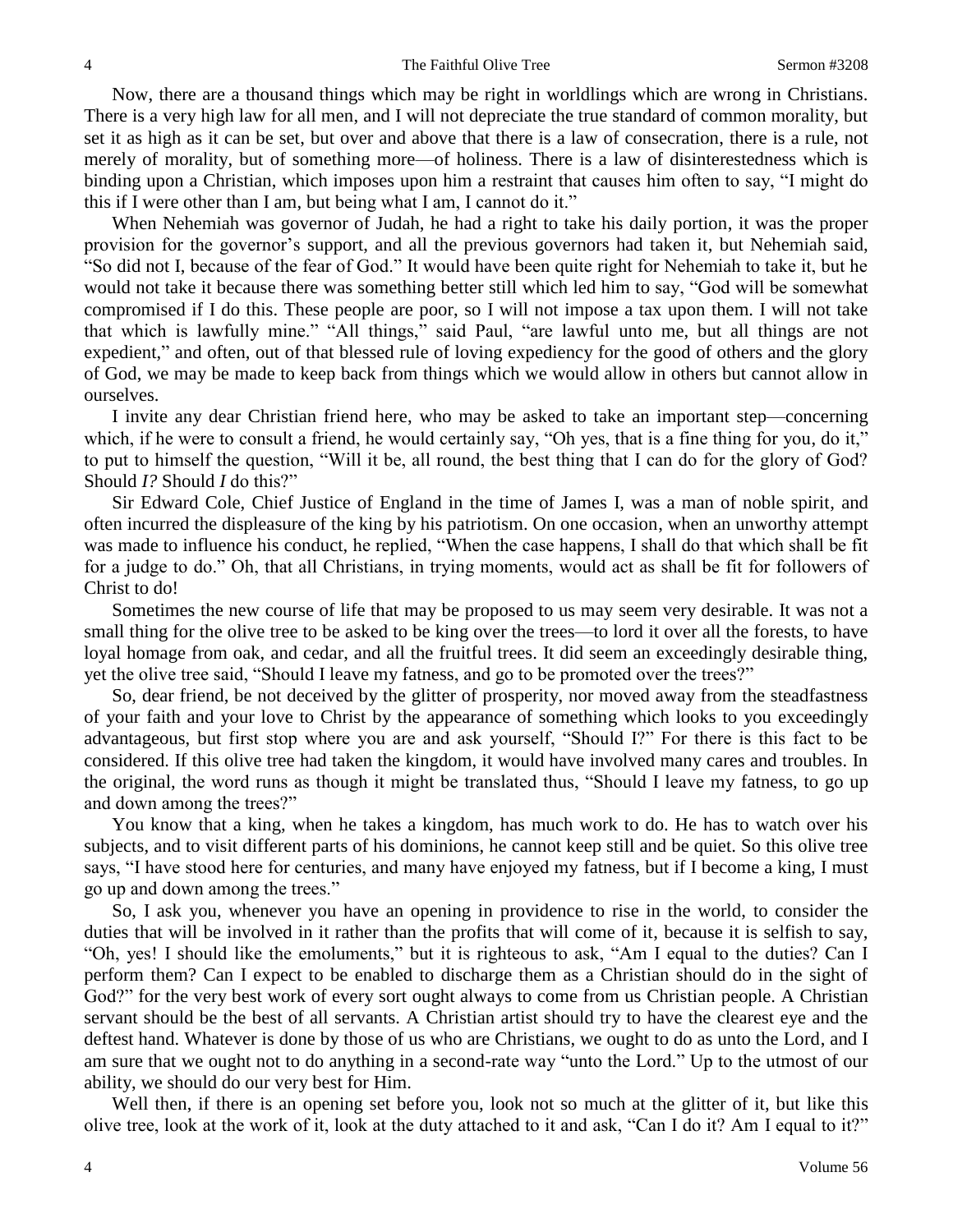### Sermon #3208 The Faithful Olive Tree 5

Do not occupy the position unless you have a reasonable expectation of filling it well, and performing its duties acceptably.

Then recollect that every time a man moves, he gets fresh cares, fresh temptations, fresh troubles. I somewhat admire the principle of the coachmen I have seen in Switzerland when the flies settle on their horses and suck their blood. I have been very anxious to knock the creatures off, but the men have said to me, "You had better not do so, for if you kill those flies, there will be some fresh ones come that will be greedier and suck more." So, when you have a set of troubles, you had better let them stop, for if you get rid of them, you may get others that will be worse.

My burden that I have to carry, I would be glad to be rid of, yet I should not like to take yours, my sister, nor yours, my brother, because I do not know where your load might chafe my shoulders. I know where mine galls me when it galls at all, and I can carry my own burden better than anybody else's burden, so I am content to keep it, and I think you should be content to keep yours.

By divine grace, you have been excellent as a servant, but how would you be as a mistress? Yes, you have been a very good *employee,* you have done your work very well, but as a master you might be a complete failure. Look well at the thing, turn it around all ways. Many a man has done exceedingly well in one sphere of life, but has not done so well in another sphere. Solomon truly says, "As a bird that wandereth from her nest, so is a man that wandereth from his place."

There is a niche in which each statue stands, and you see its proportions, for the niche was prepared for the statue, and the statue for the niche. But if you set it up higher, it loses its due proportions, it is seen from another point of view, and its beauty is gone. Let us, therefore, whenever there is something new set before us as a great attraction, stop and ask, "Should I take it?" adding to all our other reflections this one, that wherever we may go, we shall have a change of trouble and care, but we shall still have trouble and care.

The most weighty consideration in connection with the question, "Should I?" is this, *"Can I expect the divine blessing on what I am about to do?* Dare I venture to lay this case before the Lord in all its details?" I know some of you who are quite willing to bring a case to your minister for his advice, and sometimes he sees, by the very look of your face, that your coming to him is all a sham. You had made up your mind before you came, and you only wanted him just to say "Yes" to your "Yes," so as to have some kind of sanction in doing something about which your conscience is not quite easy. Has it not been so?

And sometimes in your family, when you have wanted counsel, have you not fought shy of the one person who would have honestly told you the truth? You have thought like Ahab, "There is one prophet of the LORD in Israel, but he always speaks evil and not good of me. Let all the prophets speak except Micaiah, I do not want to hear him. He does not seem ever to soften his message, but he lets out the plain blunt truth, so I won't go to him."

It is not wise, dear Christian friends, if you talk as that wicked king did. If you are about to change your state of life, or your position in any way whatever, let the change be such that you can look at it yourself from top to bottom, and can invite Christian friends to look at it most carefully, and yet say of it, "It is good." Let it be such that you can look at it on a dying bed, in the light of eternity, and say, "In this thing I really sought to glorify God." If not, it will be better by far to say, with the olive tree, "Should I? Should I?" and to come to the olive's decision, "I will do nothing of the kind, any tree that likes may have the crown, it is not for me."

**II.** Now secondly, ACTUAL ADVANTAGES ARE NOT TO BE TRIFLED WITH, for the olive says, "Should I leave my fatness, and go to be promoted over the trees?"

*The greatest advantage in life is to be useful to God and man*. The olive says, "Should I leave my fatness, wherewith by me they honour God and man, and go to be promoted over the trees?" It was the olive's glory that it yielded oil which was used in various offerings to the honor of God, and which was also used for the honor of men in the most sacred ceremonies at the anointing of kings and priests, and the highest glory of any man's life is that he is honorable to God and useful to men.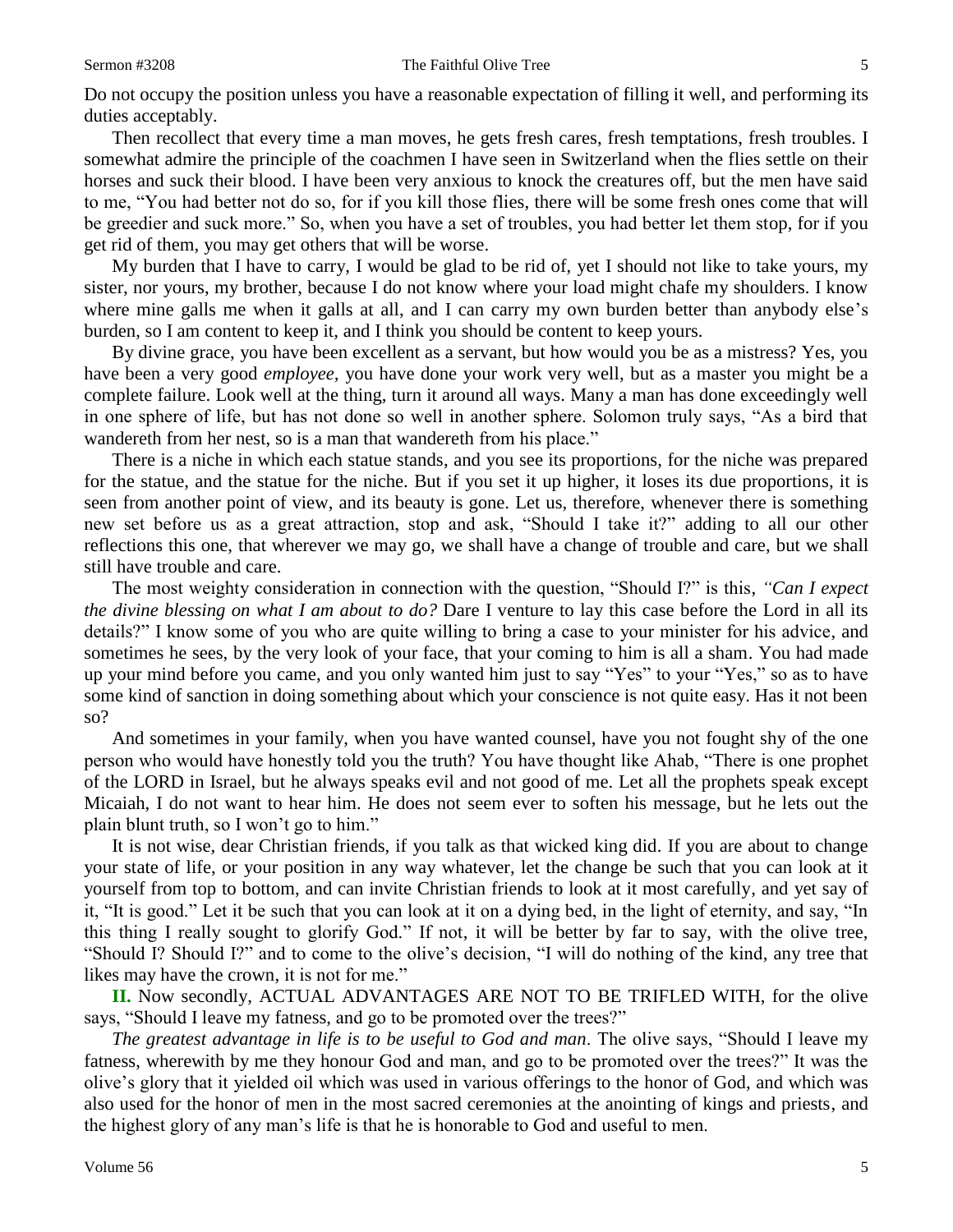The first consideration of a saved soul should be, "How can I best magnify Him who has saved me? How can I be most useful to my fellow men in promoting the cause of the Lord Jesus Christ?" Anything, then, which robs us of that fatness—the power to honor God and to do good to men—anything which takes away in even the smallest degree our power to do this, is a dead loss. If the olive tree shall be made king over the trees, but lose its fatness whereby it honors God and man, the olive tree is a loser.

So if, by changing from a cottage to a palace, ay, and from a prison to a throne, the believer in Christ would lose any atom of his power to serve God and bless the sons of men, he would be a loser thereby. We must always hold this before us as a test when an offer comes to us—will it really be for the glory of God and the good of men?

Sometime I think, beloved brethren, it is *our sense of having that fatness of divine grace,* by which we honor God and help men, which *makes temptation powerless,* for in the Hebrew, the text runs thus, "Have I then lost my fatness that I should go to be promoted over the trees?" So may you say to yourself, "Have I then lost my joy in Christ, or lost my peace of mind, or lost the blessed privilege of glorifying God, that I should go and look after this world's gain or this world's honors? If I had not Christ as my Savior—if I had not love to Him in my heart—if I had not the love of God shed abroad in my soul, this or that might indeed be a temptation to me, but as I have not lost those great blessings, you tempt me with a bait that has no fascination for me, for I have something better—

> *"Go you that boast of all your stores, And tell how bright they shine; Your heaps of glittering dust are yours, But my Redeemer's mine;"—*

"and while He is mine, I cannot leave Him—not even to be promoted over my fellow men, nor to roll in wealth, for He is infinitely superior to any bait or bribe which you can present to me."

> *"Begone, unworthy of my cares, Ye specious baits of sense; Inestimable worth appears, The pearl of price immense."*

Let the joy of the Lord, dear brothers and sisters in Christ, be your protection against temptation. I feel persuaded that when you have full assurance of faith, and your heart is filled with joy in Christ, you are able to repel the fiery darts of the enemy, for if he comes and offers you gold, you can say to him, "I have diamonds and pearls that are worth far more than all your gold." "I offer you honor," he says, but you reply, "I have the love of Christ, which is my greatest honor. Is it not written, 'Unto you who believe he is an honour'? That honor which I derive from Him is greater than any honor which you can give me." Thus you checkmate your great adversary. You can prove to him that in Christ, you possess far more than he can possibly offer to you.

> *"Jesus, to multitudes unknown, Oh name divinely sweet! Jesus, in Thee, in Thee alone, Wealth, honour, pleasure, meet*

*Should both the Indies at my call, Their boasted stores resign, With joy I would renounce them all, For leave to call Thee mine.*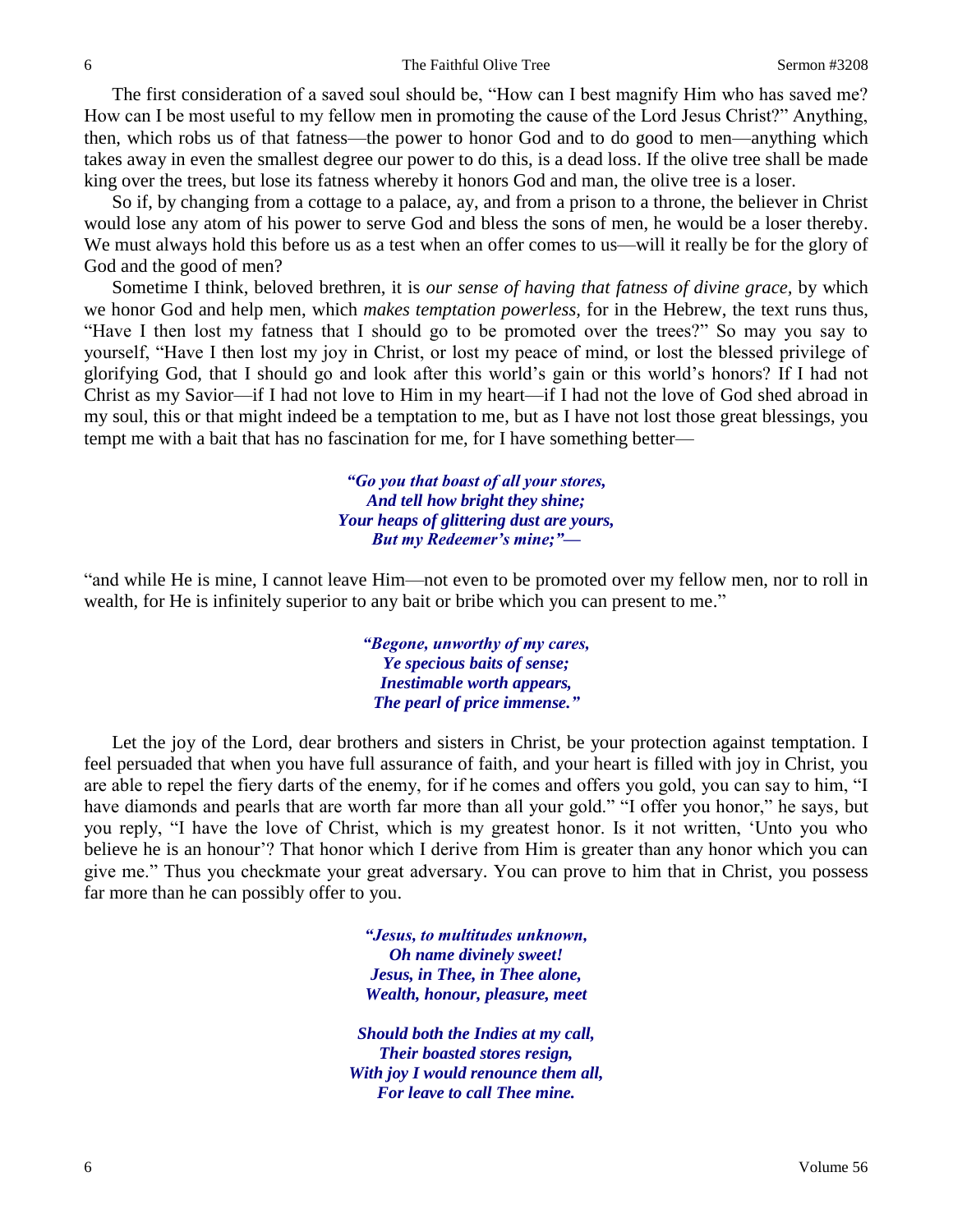*Should earth's vain treasures all depart, Of this dear gift possess'd, I'd clasp it to my joyful heart, And be forever bless'd."*

Oh, that our hearts may be kept in this blessed condition! So shall temptation be powerless to overcome us.

To help you in this matter, let me remind you of two or three things on which you may reflect with profit.

First, beloved, suppose it should be your prospect in life that from this day forward you should not be as useful as you now are, but that you should be much better off, suppose it were proposed to you that you should not glorify God as you have done in the past, but that you should be much more respectable, suppose it were laid upon you as an obligation, that, from this time forward, you should not do half the good you have done in the past, but that you should receive a title of nobility, and move in a higher circle of society than you have done, *would not these proposals startle you?* If you are a true Christian, I know they would.

You would say, with the olive tree, "Shall I leave my fatness, wherewith by me they honour God and man, and go to be promoted over the trees?" You would instantly recoil from such a prospect when it was set before you, and you would say, "No, let me be as a servant of Christ, wherever I can serve my Master best, and let me be kept where I can bring most glory to His holy name."

If this prospect startles you, let me invite you to consider *what the retrospect would be*. Suppose that lying on a dying bed, you as a child of God should have to say, "I was very happy and very useful during the first part of my life, but I took a step which apparently promised me comfort, but ever afterwards, there was a blight upon my whole life. God never again favored me by making me useful in His service. I did little or nothing for Him, and now I have come to the end of my life like a withered fruitless vine-branch." Do you not think that even with a faint hope of heaven to sustain you, your dying pillow would be stuffed with thorns?

I am sure it would be a far more joyous experience to lie there waiting to be translated, and feeling, with Paul, "I have fought a good fight, I have finished my course, I have kept the faith: henceforth there is laid up for me a crown of righteousness." Do not, therefore, O olive tree or Christian, be tempted to turn aside to gain a fading crown, but stay where you are, and enjoy the fatness which divine grace gives you, whereby you shall honor God and be a blessing to men.

I will also venture to say that, if a Christian were to leave the enjoyment of communion with Christ and usefulness amongst his fellows even for a day, to be through that day made into a king, it would be a day that he would ever afterwards wish to have crossed out of his diary. A day without Christ, who is my life? Without His love for a day? Without His smile for a day? Let the day perish wherein such a calamity could happen!

What if the thrones of all the Caesars could be occupied for that one day by a chaste heart that loves Jesus, it would be a wretched heart, and it would say, "I had better be in a prison, and find my Lord there, and live in His love, rather than be exalted here to sit upon a throne without Him." Now if it would be so sad for a single day, what would it be if you could make such a choice as that for the whole of your life?

Ah, beloved, and let me add that, when any do choose worldly gain and worldly honor, and let their usefulness suffer in consequence, *it is almost certain to end in disappointment.* Not if they are hypocrites, for they will probably get what they seek after. They mostly prosper in this world and increase in riches when they give up their profession for it, but if you are a child of God, and you get out of God's way, the hand of the Lord will be lifted up against you. As surely as you are God's children, you will be driven back to Him, He will fetch you home with a rod behind you. You shall not prosper if you err from His ways.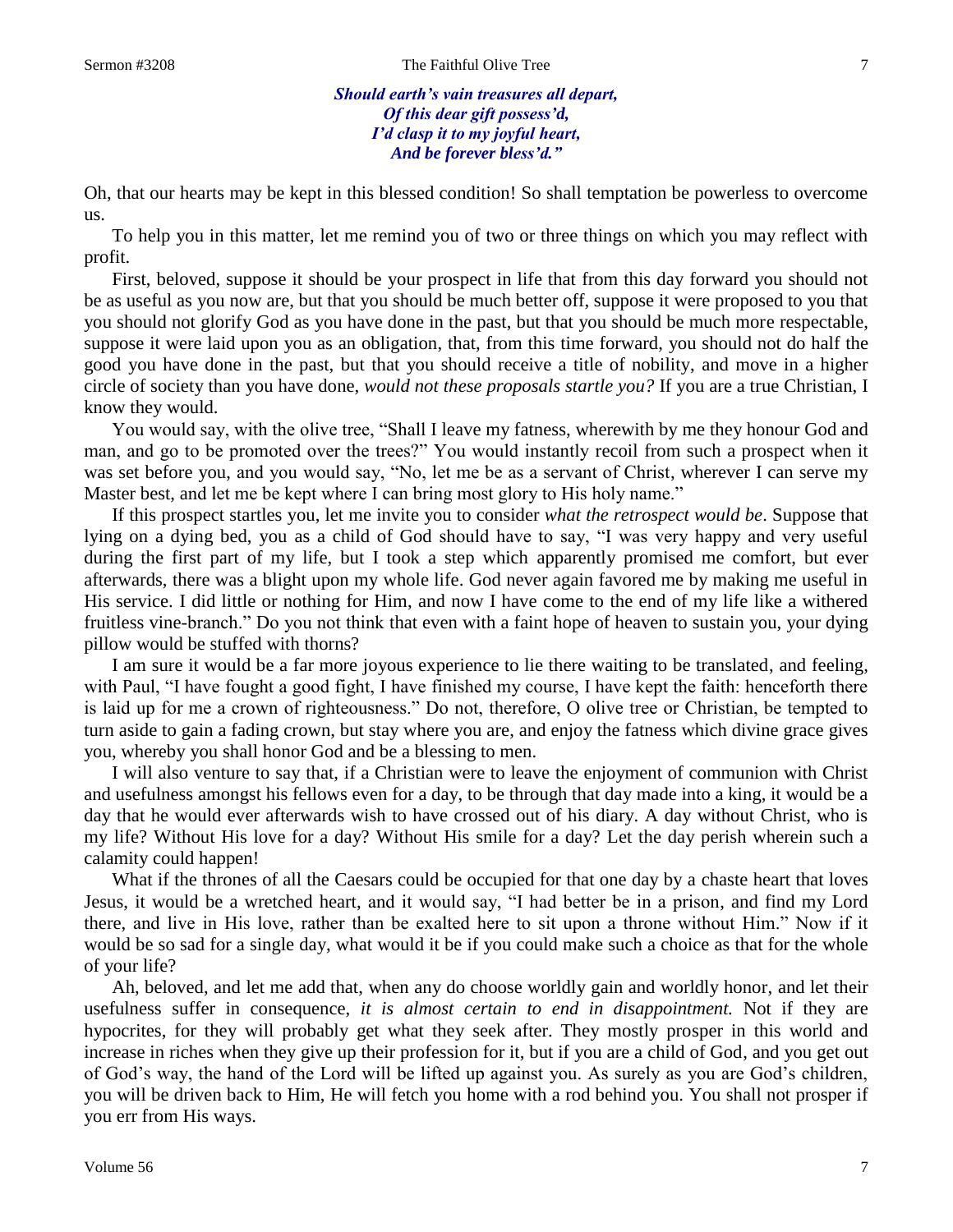Look at Lot. He pitches his tent toward Sodom because he sees that the well-watered plain of Jordan is just the place for his flocks and herds. Then he lives in Sodom because it is so comfortable to live in a town, and give up living in tents, and wandering about as Abraham does, but did he make a good thing of it in the long run?

Ah, let the flames that devoured his house, and the brine that turned his wife into a pillar of salt, and the horrible sin that depraved both himself and his daughters tell that it is an awful thing for a child of God to get away from God, but if he walks with God, it shall be well with him. The Philistines could not hurt Abraham, neither could famine come near his tents, but every evil thing came to Lot when he gave up the separated life, and began to live like the rest of the world.

Then, dear Christian friends, when the greatest honor or gain is offered to you, say with the faithful olive tree, "Should I leave my fatness, wherewith by me they honour God and man, and go to be promoted over the trees?"

> **"***I would not change my blest estate For all that earth calls good or great; And while my faith can keep her hold, I envy not the sinner's gold."*

Do not forget that *it was only the bramble that accepted that proffered crown*. He had nothing to lose, so he was glad to take it. Now, if anybody goes to the races, and frequents the theater, and enjoys all the gaieties and frivolities of this world, I do not find fault with him, why should I do so? Whenever I see hogs greedily devouring their wash, I say, "Let them enjoy it, it suits them, it is their sort of food." But if I saw a child of God doing what the ungodly do, I should feel just as if I saw one of you going to the swine trough, and kneeling down there to find your food.

Of course, it was a fine thing for the bramble to be made into a king over the trees. He had always been hidden away, despised and hated, but now that he was made king, he could lord it over the rest of the trees, he could pierce them with his thorns, and the flames could burn up his foes. But the bramble's position would not suit the olive tree, or the vine, or the fir tree, and dear Christian friend, can you be content with that which satisfies the very meanest of men, those who are dead in trespasses and sins? I trust you cannot. Rather aspire to follow in the footsteps of the saints who flung away this world that they might gain the next.

Think of the martyrs, who counted not their lives dear to them, that they might win Christ, and be found in Him. Their persecutors offered them wealth, they offered them position and power, they offered them what was dearer still, that they should live in peace, and enjoy the love of wife and children, and as an alternative, they must stand at the stake, and be burnt to death. They did not hesitate to choose the dread alternative, for they could die for Christ, but they could not deny Him. They could be burnt to death, but they could not violate their conscience. They could not leave their fatness, wherewith they honored God and blessed man, for anything that their persecutors could offer them.

Remember also how your Master and Lord acted. All the kingdoms of this world lie at His feet, and the arch-fiend says to Him, "All these things will I give thee, if thou wilt fall down and worship me," and His reply is, "Get thee hence, Satan." He may have life, and liberty, and power, and an earthly kingdom if He will but speak before Pilate, or will but command the eager crowds to make Him king, but He remains silent, and He dies. He saved others, Himself He will not save because His heart is set upon our salvation.

So, beloved, often deny yourselves what you might have, what might lawfully be yours. Put away every alluring bait if in any wise you would injure your usefulness or mar your character by taking it. The Lord help you to do this by His good Spirit!

**III.** My time has almost gone, so I can only give you the third division in outline. It is this— TEMPTATION SHOULD BE TURNED TO ACCOUNT.